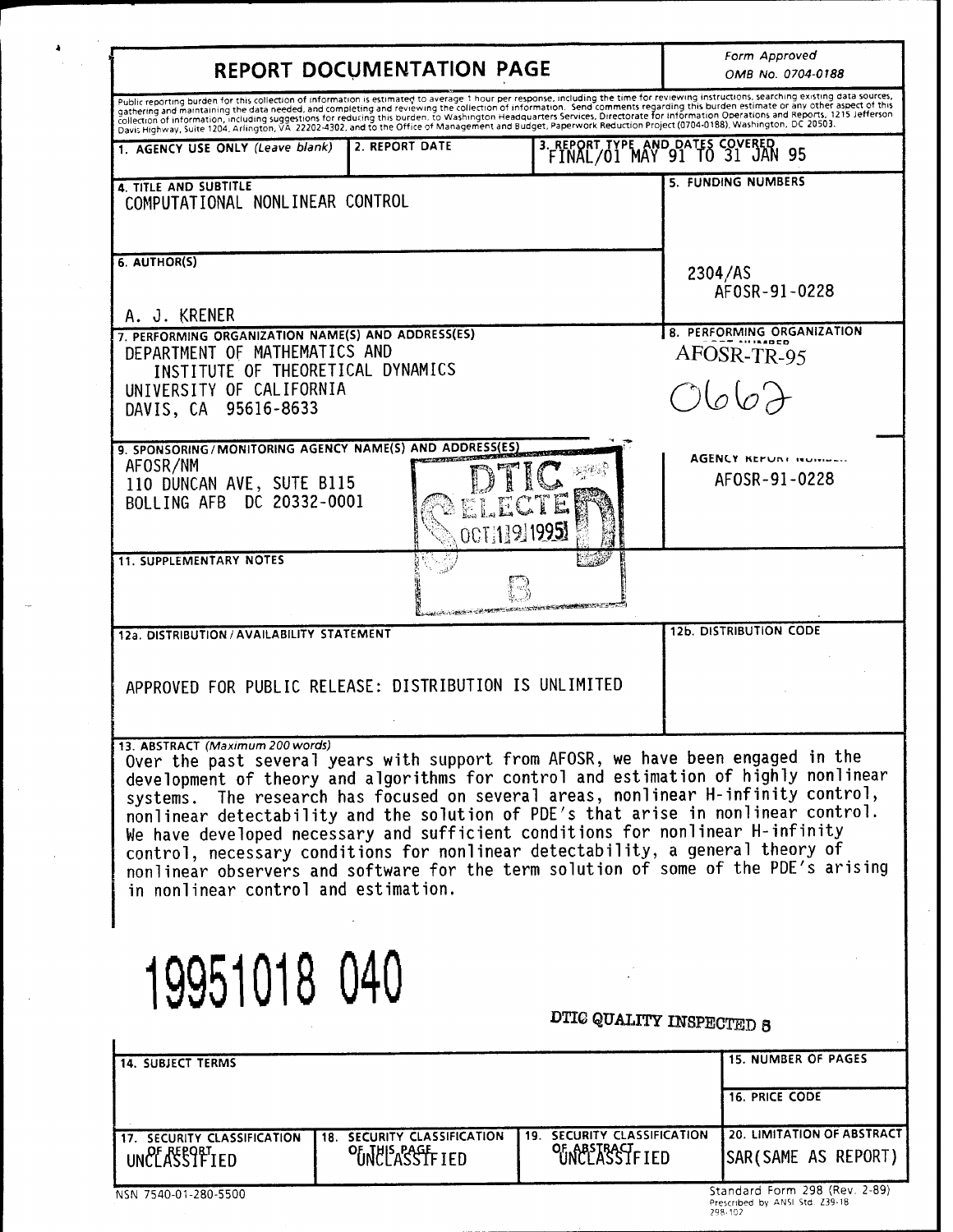# Final Technical Report Computational Nonlinear Control Grant AFOSR-91-0228

A. J. Krener Department of Mathematics and Institute of Theoretical Dynamics University of California Davis, CA 95616-8633

September 12, 1995

#### Abstract

Over the past several years with support from AFOSR, we have been engaged in the development of theory and algorithms for control and estimation of highly nonlinear systems. The research has focused on several areas, nonlinear  $H_{\infty}$  control, nonlinear detectability and the solution of PDE's that arise in nonlinear control. We have developed necessary and sufficient conditions for nonlinear  $H_{\infty}$  nontrol, necessary conditions for nonlinear detectability, a general theory of nonlinear observers and software for the term by term solution of some of the PDE's arising in nonlinear control and estimation.

## <sup>1</sup> Introduction

Over the past several years with support from AFOSR, we have been engaged in the development of theory and algorithms for control and estimation of highly nonlinear systems such as high performance aircraft, robots, advanced jet engines and complex chemical processes. Existing linear methods are generally adequate to control and/or estimate a nonlinear system over some small part of its range of operation. But to control such a system over its full operating envelope might require tens or even hundreds of linear controllers each valid over a small subregion. Even if each of these controllers perform satisfactorily over its subregion, there is the problem of interpolating these local, linear controllers to obtain a satisfactory global controller. Typically the interpolation is done in an ad hoc fashion and there are no guarantees of performance, robustness or even stability for the resulting controller.

This is the primary reason for the high level of interest and activity in the development of nonlinear controllers and observers. Our research in this area has been guided by two fundamental principles. The first is that any general approach to the design of controllers and observers for nonlinear systems should be based on a proven linear approach. Of course,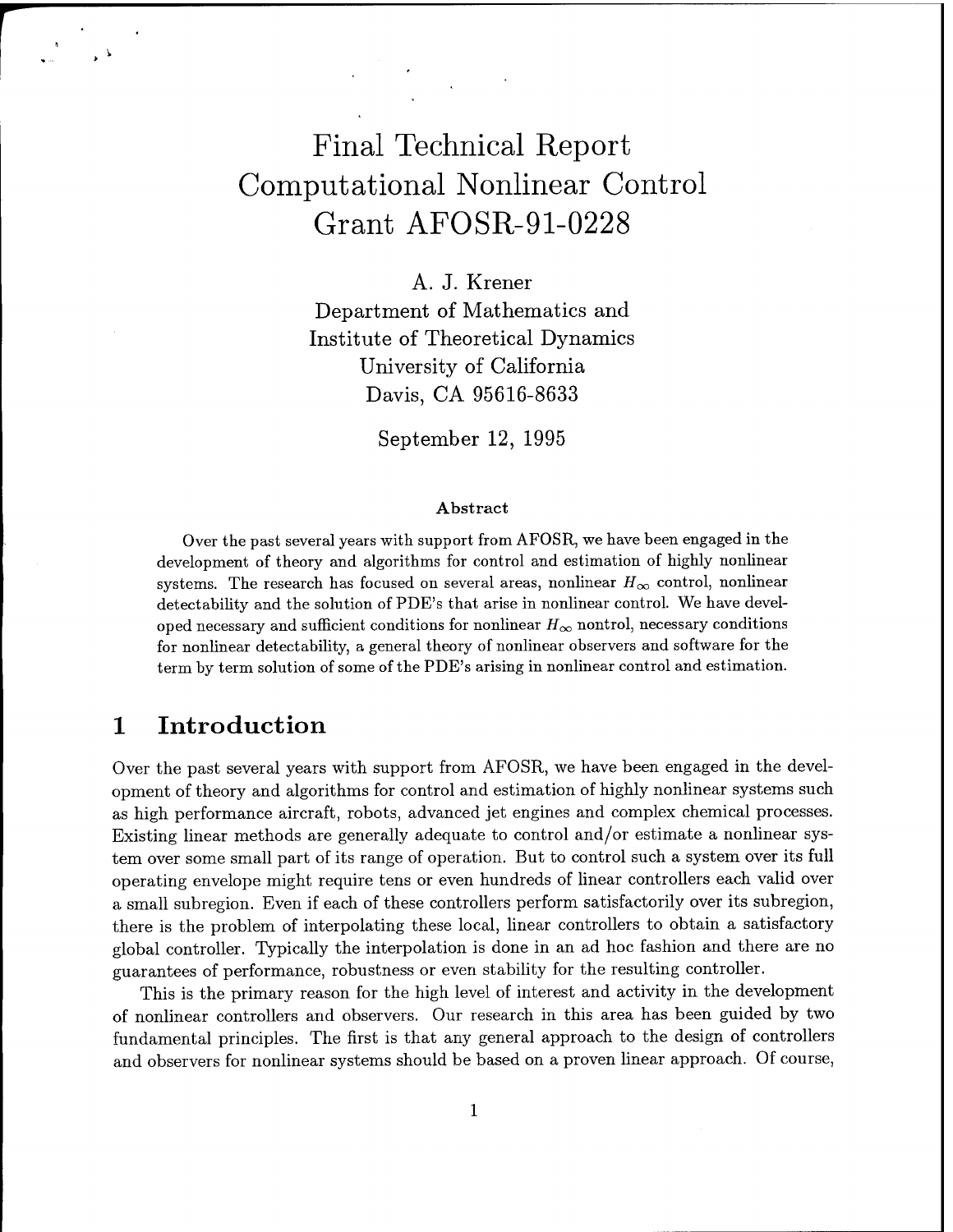there are nonlinear systems for which'a particularly nonlinear approach might be successful. But any approach to design for a broad class of nonlinear systems should generalize a linear approach. The reason for this is simple, linear methods generally work well locally. Furthermore, a nonlinear method which does not reduce to a linear method in the small is unlikely to be robust to arbitrary perturbations. If the success of the method depends on a particular relationship between higher order Lie brackets, a small perturbation will generally destroy this relationship and cause the method to fail. For certain classes of nonlinear systems, only particular, nongeneric perturbations are possible. For these classes, nonlinear methods without linear antecedents might be possible. But, for a widely applicable approach, we must focus on nonlinear extensions of linear methods.

There is also a psychological reason for basing nonlinear methods on linear ones. Design engineers will only employ those methods that they are familiar with and in which they have confidence. To be truly confident in a method, the engineer must understand and appreciate the basic approach. This understanding is much more likely to be achieved with a method that is based on and extends familiar linear techniques. Every design method is somewhat idealized and only leads to a template for the actual controller. The template must be modified to meet the particular situation. For example, most design methods ignore the rate and position limits but the final design must take them into account. To make the needed modifications, the design engineer must understand, at least in broad terms, the method that is being used.

The other guiding principle of our research is that ultimately the theory that is being developed must be amenable to computation. Otherwise it cannot be used. During the life of this grant our research has focused on several areas, nonlinear  $H_{\infty}$  control, nonlinear detectability and the solution of PDE's that arise in nonlinear control.

#### 2 Nonlinear  $H_{\infty}$  Control

Over the past decade or more, one of the most active areas of linear research has been the so-called  $H_{\infty}$  control and estimation. The goal has been the development of controllers and estimators with guarantees of performance that are robust in the presence of unknown but gain-bounded perturbations. The original theory was set in the frequency domain and the  $H_{\infty}$  terminology refers to one of the mathematical objects that appeared in its early development.

With the important paper of Doyle, Glover, Khargonekar and Francis [D-G-K-F], the  $H_{\infty}$ terminology became less appropriate as they were able to formulate and solve the problem in state space terms. The optimal  $H_{\infty}$  control problem is difficult to solve directly so the usual approach is to fix a suboptimal level of robust performance denoted by a noise attenuation level called  $\gamma$  and then search for a measurement feedback controller which achieves this level. By iteration on  $\gamma$ , one hopes to converge to the optimal level. The solution of the suboptimal  $\rightarrow$ problem separates into two parts, each requiring the solution of a Riccati equation. The first  $\overline{p}$ Riccati equation is associated with suboptimal control by state feedback and the second  $\Box$ Riccati equation is associated with suboptimal state estimation. There are two variants  $\square$ of this second Riccati equation. The second Riccati equation of Doyle et al. [D-G-K-F] is independent of the first Riccati equation but the two solutions must satisfy a certain

 $\overline{a}$ Availability Codes

**.«\***

*'<,-.(* ;. *aw*

Dist | Special

**'&''**

Avail and/or

**I «** ■■**• - i/"S Si; :! ' " -^' .':**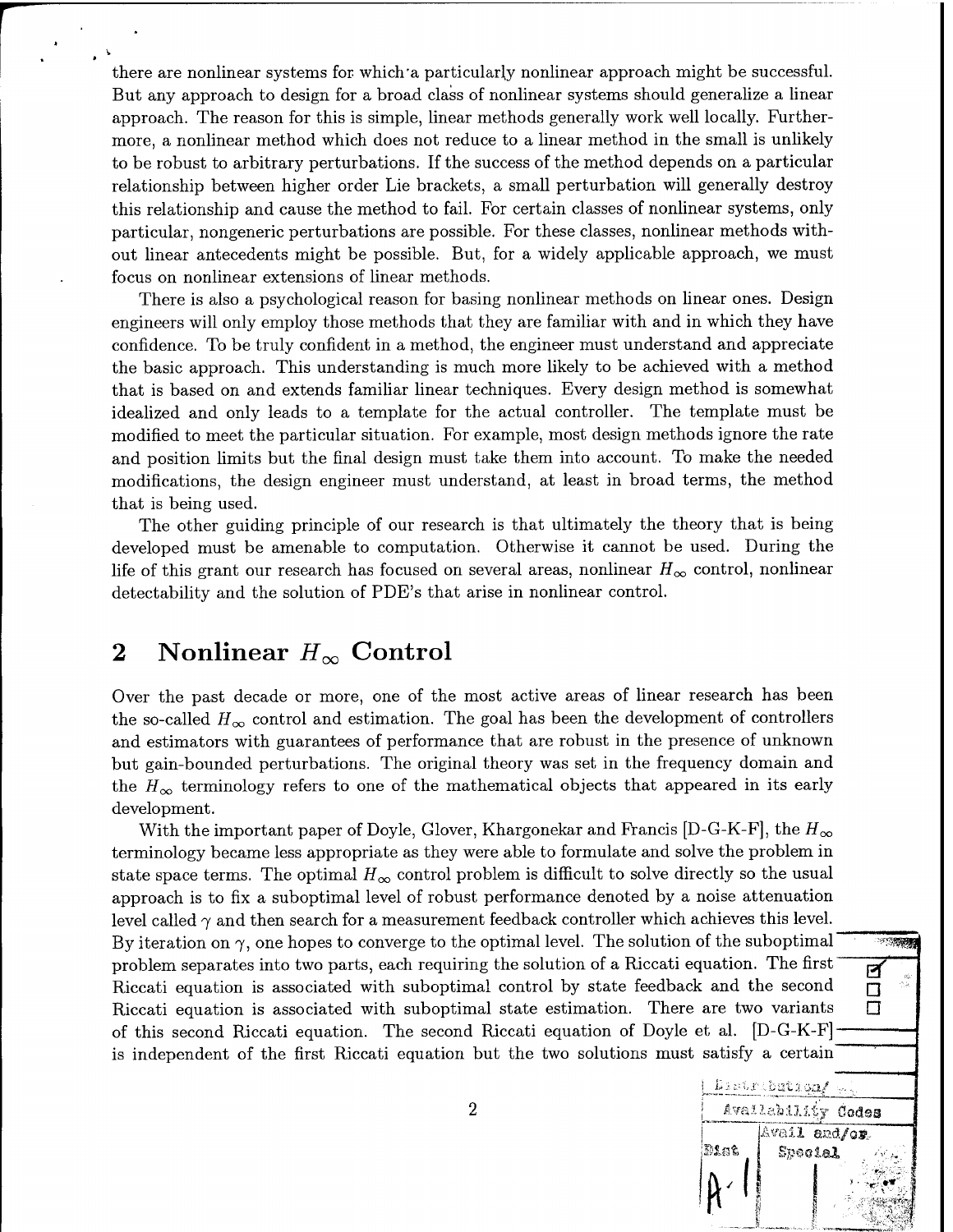compatibility condition. The second Riccati equation of Tadmor [T] depends on the solutions of the first Riccati equation and does not require a compatibility condition.

The state-space formulation of the linear suboptimal  $H_{\infty}$  control problem has been generalized to nonlinear systems by several groups including van der Schaft [vdSl, vdS2] Basar-Bernhard [B-B], Ball-Helton-Walker [B-H-W] and Isidori-Astolfi [I-A]. James-Baras-Elliot [J-B-E, J-B] have extended the closely related risk sensitive control approach of Whittle to nonlinear systems. These authors were able to give the solution of the nonlinear suboptimal  $H_{\infty}$  control problem by state feedback in term of the solution of a Hamilton-Jacobi-Isaacs partial differential equation, generalizing the first Riccati equation of the linear theory.

But the generalization of the second Riccati equations is more difficult. One approach [I-A] is to linearize the system around zero in the state and control spaces and to use the linearized state estimator as defined by the second Riccati equation of [D-G-K-F]. Another approach [B-B] is based on the theory of differential games and utilizes an auxiliary minimization problem to estimate the state. In a recent paper [Kl], we introduced the concept of a conditional storage function and showed how this led to necessary and sufficient conditions for measurement feedback, suboptimal  $H_{\infty}$  control. The state estimator is constucted by solving a second partial differential equation of Hamilton-Jacobi type that is the nonlinear generalization of the second Riccati equation of Tadmor [T].

The first approach leads to a finite dimensional but local compensator while the other two approaches lead to potentially global but infinite dimensional compensators. Each requires the real-time solution of a Hamilton-Jacobi partial differential equation driven by the observations.

#### 3 Detectability of Nonlinear Systems

In a recent article [K2] we surveyed the current state of knowledge regarding stabilizability and detectability of nonlinear system. The literature on nonlinear stabilizability is quite extensive but much less is known about nonlinear detectability. Loosely speaking, a nonlinear system is detectable if admits an observer so that the estimation error converges asymptotically to zero. But it is difficult to make this definition rigorous. More importantly, little is known about the construction of such observers, with the exception of the work of  $[M], [H]$ , its  $H_{\infty}$  generalization given in [K1] and the work of Baras, Bensoussan and James [B-B-J].

In particular, almost nothing is known about the construction of observers in the critical case, that is, when the local linear approximating system is not detectable in the usual linear sense. (If the local linear approximating system is detectable then an linear observer for it is a local observer for the nonlinear system).

We turn now to a discussion of necessary conditions for detectability analogous to wellknown necessary conditions for stabilizability of Brockett. These conditions were developed jointly with M. Zeitz and are valid for both the critical and noncritical systems. For simplicity we restrict our attention to systems with observations but without controls,

$$
\dot{x} = f(x) \tag{1}
$$

$$
y = h(x). \tag{2}
$$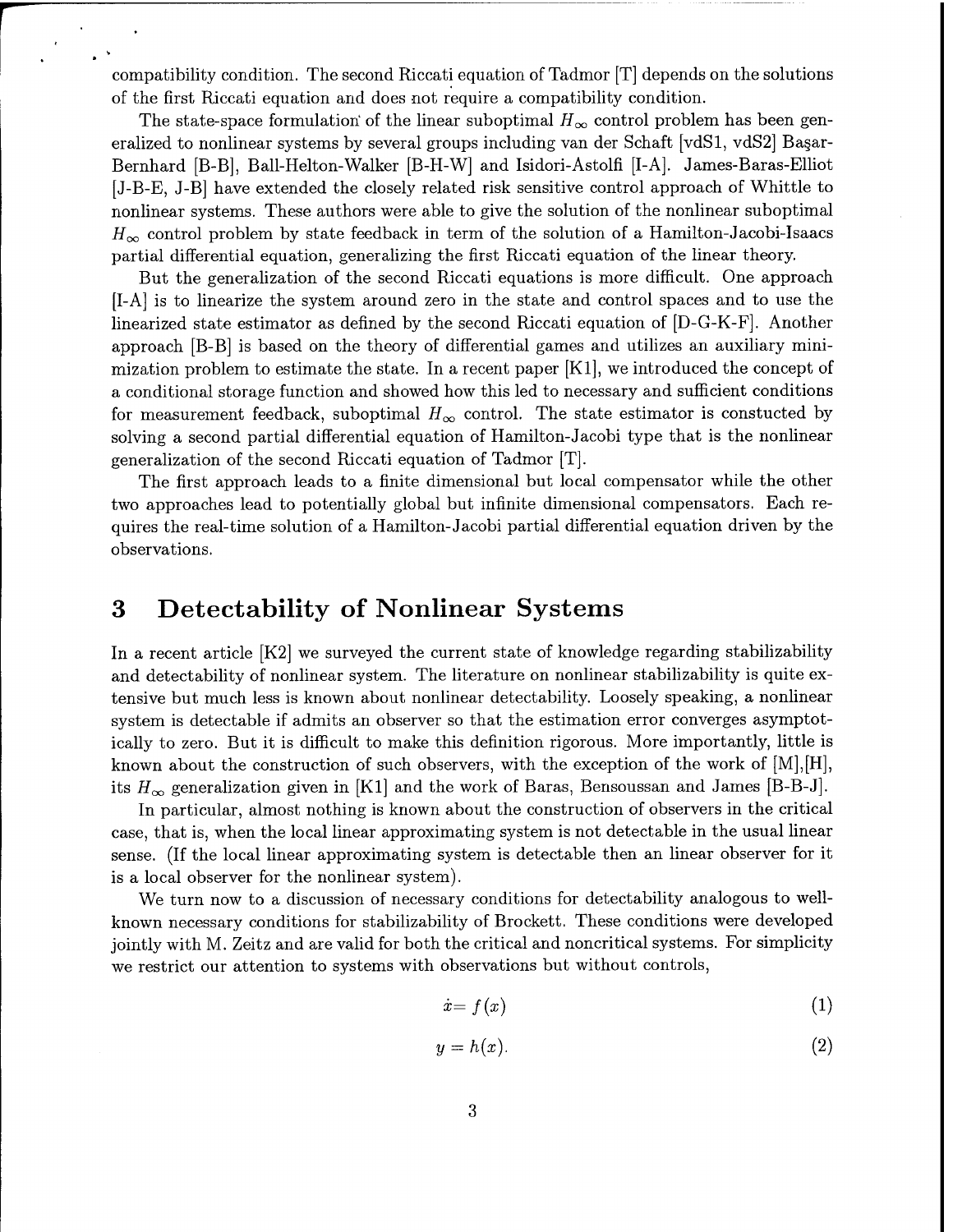Suppose  $\Omega_x$  is a region of *x* space where solutions to (1) are unique and where the system is positively invariant, i.e., if  $x(0) \in \Omega$  then  $\dot{x}(t) \in \Omega$  for all  $t \geq 0$ . We would like to construct a method for estimating the current state  $x(t)$  from the past observations,  $\{y(s), 0 \le s \le t\}$ . Ideally we would like the method to be another dynamical system driven by the observations  $y(t)$  whose output is the estimate  $\hat{x}(t)$  of  $x(t)$ , i.e.

$$
\dot{z} = g(z, y) \tag{3}
$$

$$
\hat{x} = k(z, y). \tag{4}
$$

Such a system is called an observer and it should have certain properties. At the very least it should be well defined, in other words, there should exist a region  $\Omega_z$  of *z* space such that the combined system (1, 2, 3, 4) has unique solutions and is positively invariant on  $\Omega_x \times \Omega_z$ . In addition, the error

$$
e(t) = x(t) - \hat{x}(t) \tag{5}
$$

should go to zero as  $t \to \infty$  in the sense that there exist a positive definite function  $V(e)$ such that  $\dot{V}(x, z)$  is negative definitive.

When such an observer exists, we say the nonlinear system  $(1,2)$  is detectable.

The following three conditions are necessary for detectability in this sense.

 $(D_1)$  If a  $C^1$  system  $(1,2)$  admits a  $C^1$  observer with locally asymptotically stable error dynamics, then the linear approximation of (1,2) around any critical point  $x^0$  in  $\Omega_x$  where  $f(x^0) = 0$ 

$$
\dot{x} = \frac{\partial f}{\partial x}(x^0) \tag{6}
$$

$$
y = \frac{\partial h}{\partial x}(x^0) \tag{7}
$$

must have no unobservable, unstable modes.

(D2) If a *C°* system (1,2) admits a *C°* observer with (locally) asymptotically stable error dynamics and if two (sufficiently close) initial conditions  $x^1(0)$  and  $x^2(0)$  generate the same output trajectory  $y^1(t) = y^2(t)$  then the two state trajectories converge,

$$
\left|x^{1}(t)-x^{2}(t)\right|\to 0\tag{8}
$$

(D<sub>3</sub>) If a  $C^0$  system (1,2) admits a  $C^0$  full order observer with (locally) asymptotically stable error dynamics in the sense of Krener-Zeitz then the mapping

$$
x \longmapsto \left[ \begin{array}{c} f(x) \\ h(x) \end{array} \right] \tag{9}
$$

is (locally) 1-1.

Over the past year we have developed a more general theory of observers that is broad enough to include all existing approaches both deterministic and stochastic. We have been able to show that all observers reduce to the solution in a viscosity sense of a partial differential inequality of Hamilton-Jacobi type. We sketch the details.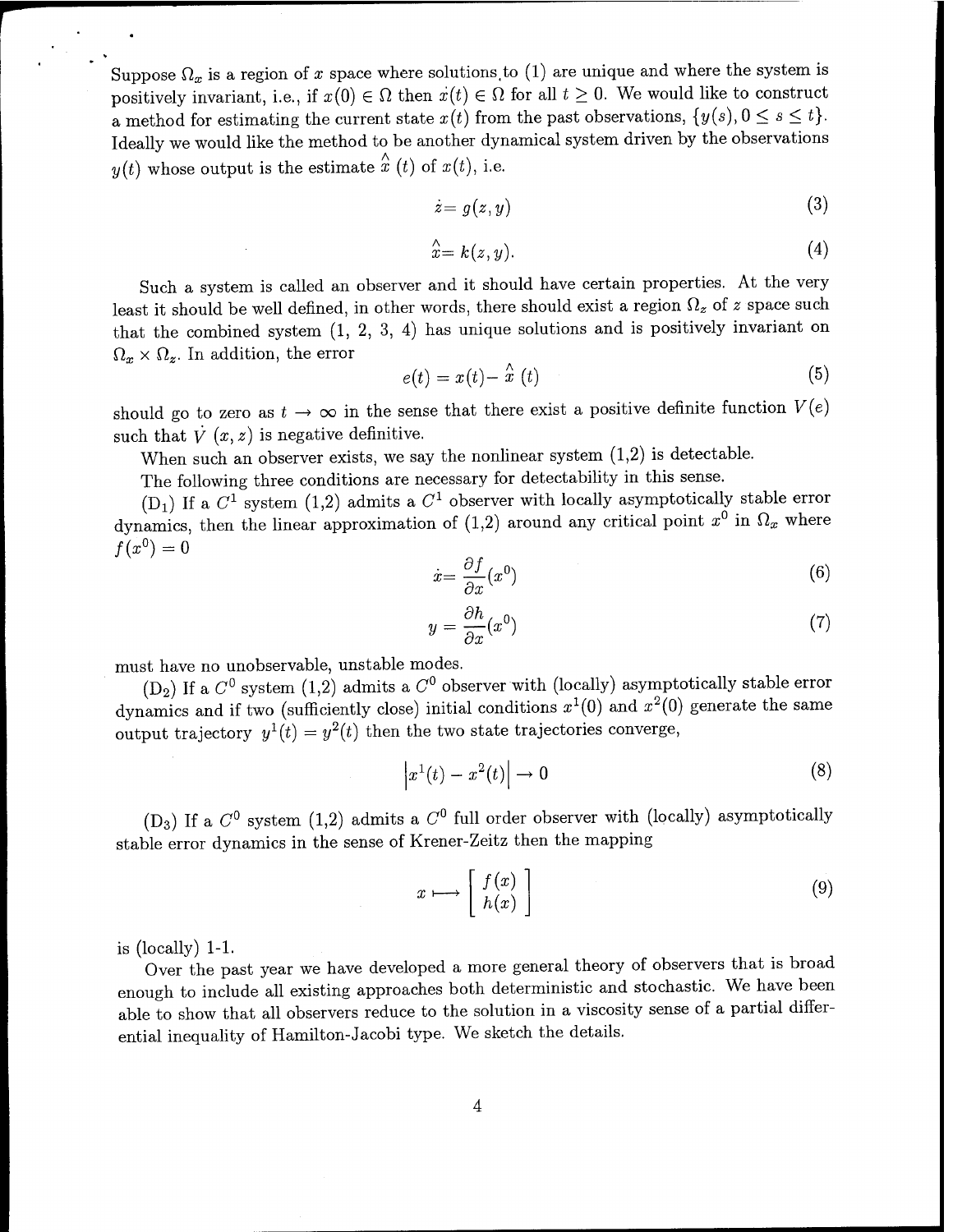A more general definition of an observer is a causal mapping

$$
\left[\begin{array}{c}\hat{x}^{0}\\y\left(\tau\right)\end{array}\right]\longmapsto u\left(t\right),\qquad t_{0}\leq\tau\leq t\tag{10}
$$

from the initial state estimate  $\hat{x}^0$  and the past observations,  $y(s)$ ,  $0 \le s \le t$ , to the current state estimate,  $\hat{x}(t)$ . The observer should have the following properties

(1) The estimate  $\hat{x}(t)$  should be a continuous function of t, the initial state estimate  $\hat{x}^0$ and the observation history  $y(s)$ ,  $0 \le s \le t$ , the latter equipped with the  $L^2$  or  $L^{\infty}$  norm.

(2) There exists a function  $\beta(\nu, t)$  of class K-L such that

$$
|x(t) - \widehat{x}(t)| \le \beta(|x(s) - \widehat{x}(s)|, t - s)
$$
\n(11)

The justification for condition (1) is more or less obvious, condition (2) is equivalent to the following

(2a) For every  $\epsilon > 0$  there exist  $a \delta > 0$  such that  $|x(s)-\hat{x}(s)| < \delta$  implies  $|x(s)-\hat{x}(s)| < \epsilon$ for  $0 \leq s \leq t$ ,

 $(2b) |x(t) - \hat{x}(t)|$  goes to 0 as t goes to  $\infty$ ,

(2c) if  $x(s) = \hat{x}(s)$  then  $x(t) = \hat{x}(t)$  for all  $s \leq t$ .

Given any such observer there exists a function  $Q(x,t)$  with the following properties (i)  $Q(x, t)$  depends causally on  $\hat{x}^0$  and  $y(s)$ ,  $0 \le s \le t$ ,

- (ii)  $0 \le Q(x,t) \le \frac{1}{2}|x-\hat{x}(t)|,$
- (iii)  $Q(x, t) = 0$  iff  $x = \hat{x}(t)$ ,

(iv) Along any trajectory  $x(t)$ ,  $Q(x(t), t)$  is monotone decreasing to 0,

(v)  $Q(x,t)$  is a solution in the viscosity subsolution sense of the partial differential inequality

$$
Q_t + Q_x f + \frac{1}{2} Q_x Q_x' - \frac{1}{2} |y - h|^2 \le 0
$$
\n(12)

This result unifies the theory of nonlinear estimation.

#### 4 The PDE's of Nonlinear Control

Many problems of nonlinear control eventually involve the solution of one or more partial differential equations that are fall into one of two classes. The first is the familiar Hamilton-Jacobi equation that appears in optimal control and related problems. The second is the Francis-Byrnes-Isidori PDE and its variants that appears in a host of problems including feedback linearization, input-output linearization, gain-schelduling, nonlinear regulation [K4] and model-matching [K5]. We have developed fast software to solve both these equations by Taylor series expansions. This software is available by ftp from "ftp.utdallas.edu" in the directory "/pub/scadsoftware/nonlineartoolbox". For example the PDE of feedback linearization is solved through cubic terms by the "pc3" routine and the PDE's of optimal regulation [K4] are solved through cubic terms by the "servo3" routine.

But the term by term approach is not always feasible if the solution does not exist or is not sufficiently smooth. A particular case that arises in a variety of problems is the system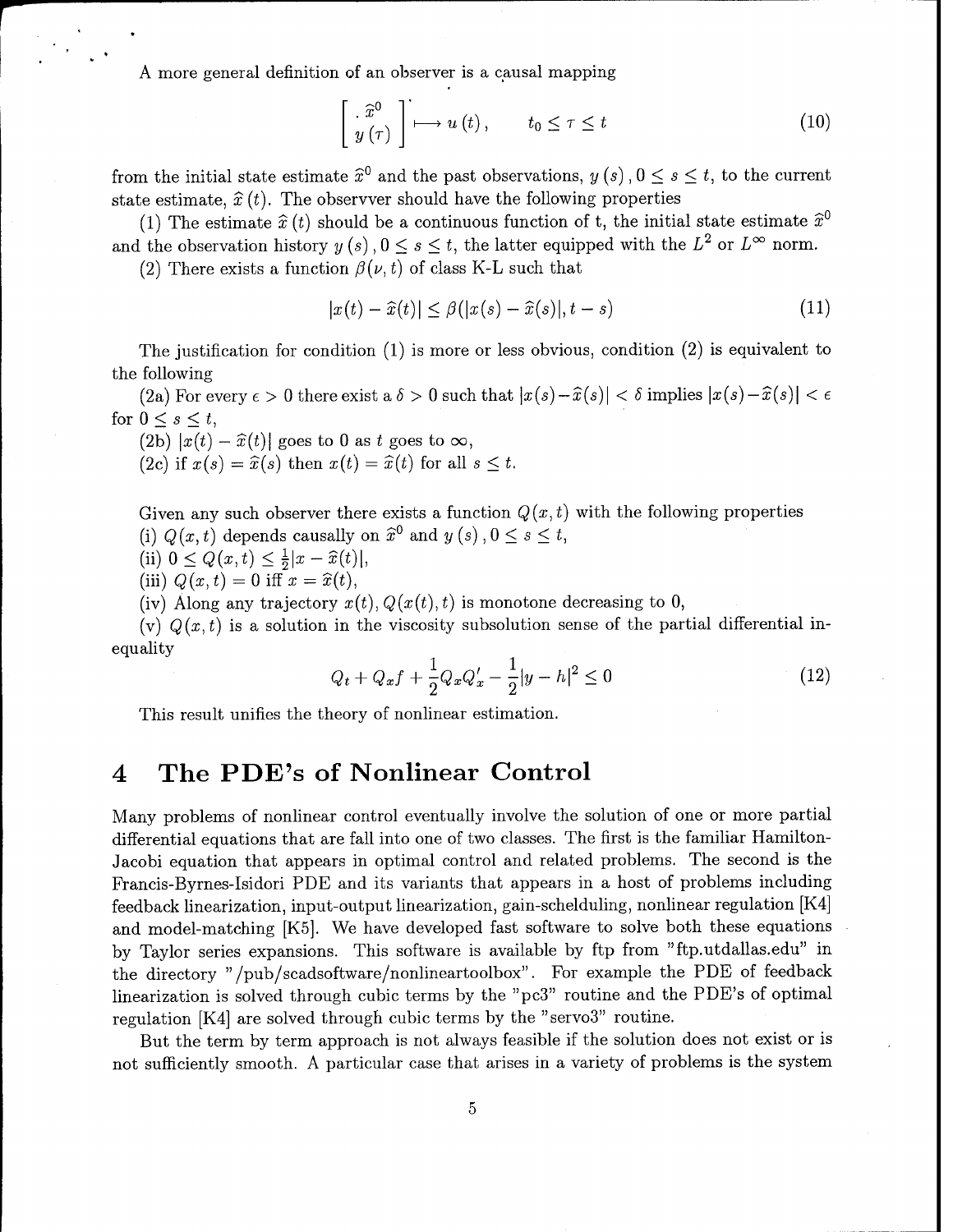of two vector fields in five dimensional space. Generically this system can be approximated by another system with two generators that is free-nilpotent system of degree three using a result from [K3]. The geometry of the extremal (time-optimal) curves for a system with two generators that is free-nilpotent of degree two was completely described by Brockett[Br]. It has become a standard example and/or counterexample in the the theories of nonlinear systems and sub-Riemannian geometry. The geometry of the extremal curves for a system that is free-nilpotent of degree three is much more complicated as it involves elliptic integrals. It is also quite beautiful. The complete synthesis of time-optimal trajectories that project to closed curves was described by Krener and Nikitin [K-N] with support from this grant. These curves have the interesting geometric interpertation as being the solution of a generalized Dido's Problem. They enclose a given area and center of mass by an arc of minimal length.

## References

- B-B-J] J. S. Baras, A. Bensoussan and M. R. James. *Dynamic observers as asymptotic limits of recursive filters.* SIAM J. Appl. Math. 48(1988), 1147-1158.
- B-B] T. Ba§ar and P. Bernhard, *H^* Optimal Control and Related Minimax Design Problems, Birkhäuser, 1990.
- B-B-J] J. S. Baras, A. Bensoussan and M. R. James. *Dynamic observers as asymptotic limits of recursive filters.* SIAM J. Appl. Math. 48(1988), 1147-1158.
- $[B-H-W]$  J. Ball, J. W. Helton and M. Walker.  $H_{\infty}$  *control for nonlinear systems via output feedback.* IEEE Trans. Auto. Con. 38(1993), 546-559.
- Br] R. W. Brockett. *Control theory and singular Riemannian geometry.* In New Directions in Applied Mathematics, Springer Verlag, New York, 11-27, 1981.
- D-G-K-F] J. C. Doyle, K. Glover, P. P. Khargonekar and B. A. Francis, *State space solutions to standard*  $H_2$  *and*  $H_{\infty}$  *control problems.* IEEE Trans. Auto. Con. 34(1989), 831-846.
- H] 0. B. Hijab, *Minimum Energy Estimation,* Ph.D. dissertation, Univ. of Calif., Berkeley, 1980.
- $[I-A]$  A. Isidori and A. Astolfi, *Nonlinear*  $H_{\infty}$ -control *via measurement feedback.* J. Math Sys. Est. Con. 2(1992), 31-44.
- J-B-E] M.R. James, J.S. Baras and R.J. Elliott, *Output feedback risk-sensitive control and differential games for continuous-time nonlinear systems,* 32nd IEEE CDC, San Antonio, Dec. 1993.
- J-B] M.R. James and J.S. Baras, *Robust output feedback control for discrete-time nonlinear systems,* IEEE Trans. Auto. Con., to appear.
- Kl] A. J. Krener, *Nonlinear worst case (H —Infinity) control and estimation,* to appear, J. Math. Sys. Est. Con.